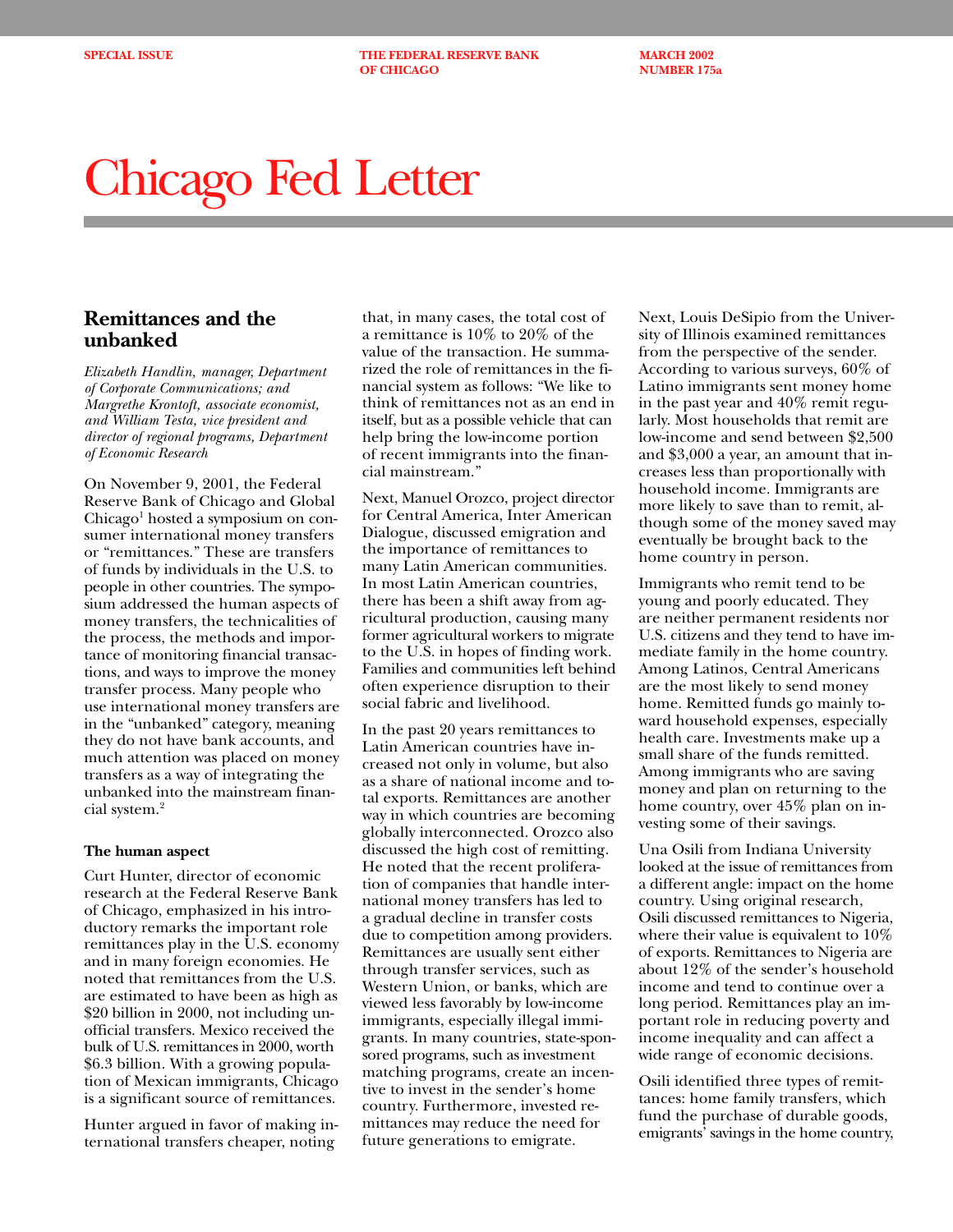which finance investments, and community-based transfers, which finance development projects. For Nigeria, Osili found that the majority of remittances are sent through informal channels. There are benefits to informal transfers, such as the reduced cost of fees for sending the money and favorable exchange rates, but there are also disadvantages, such as the risk of losing the money, a reliance on informal contracts, and search costs for finding someone to take the money abroad.

Oscar Chacon from the Heartland Alliance outlined the channels by which immigrants send remittances. He pointed out that illegal immigrants may have difficulty sending remittances through any institution that asks for a Social Security number or tax identification number. Meanwhile, recipients of remittances, especially in Latin America, are often reluctant to deal with banks. Many Latin American banks deal mostly with corporate clients and do not have a reputation for accessible banking for individuals. Furthermore, the banking system in Latin America is often regarded as corrupt, creating a disincentive for individuals to form relationships with banks. Chacon speculated that remittances may ultimately reduce emigration to the U.S., and asked whether we should legalize some currently illegal forms of immigration.

German Zarate from State University of New York, Cortland and El Colegio de la Frontera Norte (COLEF) discussed remittances to Mexico, the destination of \$6.3 billion in U.S. remittances in 2000. He identified four known sources of remittances: permanent emigrants, whose primary residence is in the U.S.; temporary emigrants, whose primary residence is in Mexico; in-kind transfers; and hometown associations. Two other sources Zarate mentioned as potentially important are Social Security payments and commuter migrants. Permanent emigrants have higher average incomes than temporary emigrants, but they send less money home per emigrant. Electronic transfers now account for more than half of the total official remittances sent to Mexico.

Recipients of remittances are increasingly likely to live in rural areas and remittances are concentrated in specific, and often rural, areas of the country. Zarate also noted that hometown associations have become increasingly common in the U.S. These associations help immigrants to pool their resources for larger projects, such as developing a better public infrastructure in their hometowns in Mexico.

#### **The money transfer process**

The second conference panel addressed the technicalities of money transfers. Dan Nemec from Citicorp Electronic Financial Services discussed the electronic benefits transfer (EBT) card, an electronic system that allows a recipient to authorize transfer of their government benefits from a federal account to a retail account. Another initiative designed for underserved markets is the expansion of retail debit card services. These would include payroll products for unbanked employees, access cards for customers of check cashing services, global wire cards, and multi-functional college ID cards. Nemec noted that, in general, money transfer users do not like banks, do not like to divulge information, and are loyal to reliable service providers. The challenge for the banking community is to find practical solutions that address these consumer characteristics.

One of these practical solutions is a two-card electronic deposit account (EDA). An immigrant would open a recurring deposit account in the U.S. and would receive two ATM cards to access the account. One of these cards could be used by family members in the country of origin to make withdrawals from the account. The amounts and frequency of these withdrawals could be restricted by the primary cardholder. A single-issue global wire account would work on the same principles but could only be used for a single deposit.

Banks face some important challenges, in terms of regulation, ambiguity of the Know Your Customer provisions<sup>3</sup> (particularly with respect to Social

Security numbers), increasing available distribution outlets and access endpoints, and enhancing customer outreach. However, money transfers could be the starting point for familiarizing customers with mainstream banking products, thereby allowing banks to tap into a new customer base. International money transfers also help banks build brand loyalty with an emerging middle class, giving them the opportunity to sell other products to these consumers.

Next, Salo Eduardo Levy from Western Union explained that, historically, international money transfers were exclusively telephone transfers but are now almost fully driven by computer technology. Consumers can go to any one of the nearly 40,000 Western Union agent locations in the U.S. and fill out the required forms. A clerk then enters the send instructions into a computer that is linked to the central office, with 92% of agent locations being PC-based. The clerk collects the amount of money the sender wants to send, plus the amount of the service fee in cash. In the case of a transfer to Mexico, for example, the transaction receipt shows the total amount paid, the amount of the service fee, the currency exchange rate, and the total amount of pesos that will be paid out at any of the nearly 6,300 agent locations in Mexico. The sender advises the recipient that the money is available for pick up at any of the agent locations, where the recipient picks up the amount of pesos sent in cash, without paying any additional fees.

Levy also noted that almost 40% of Western Union agent locations in the U.S. are in supermarkets and around 20% offer check cashing services. In Mexico, payout locations include retail stores, banks, and telecommunication services with extensive geographic coverage. The location of agents is critical and Western Union has consciously made efforts to set up agents in places that are easily accessible to the immigrant community.

Also on the theme of making services more accessible to immigrants, Ernst Heldring from Harris Bank/ Bank of Montreal discussed the bank's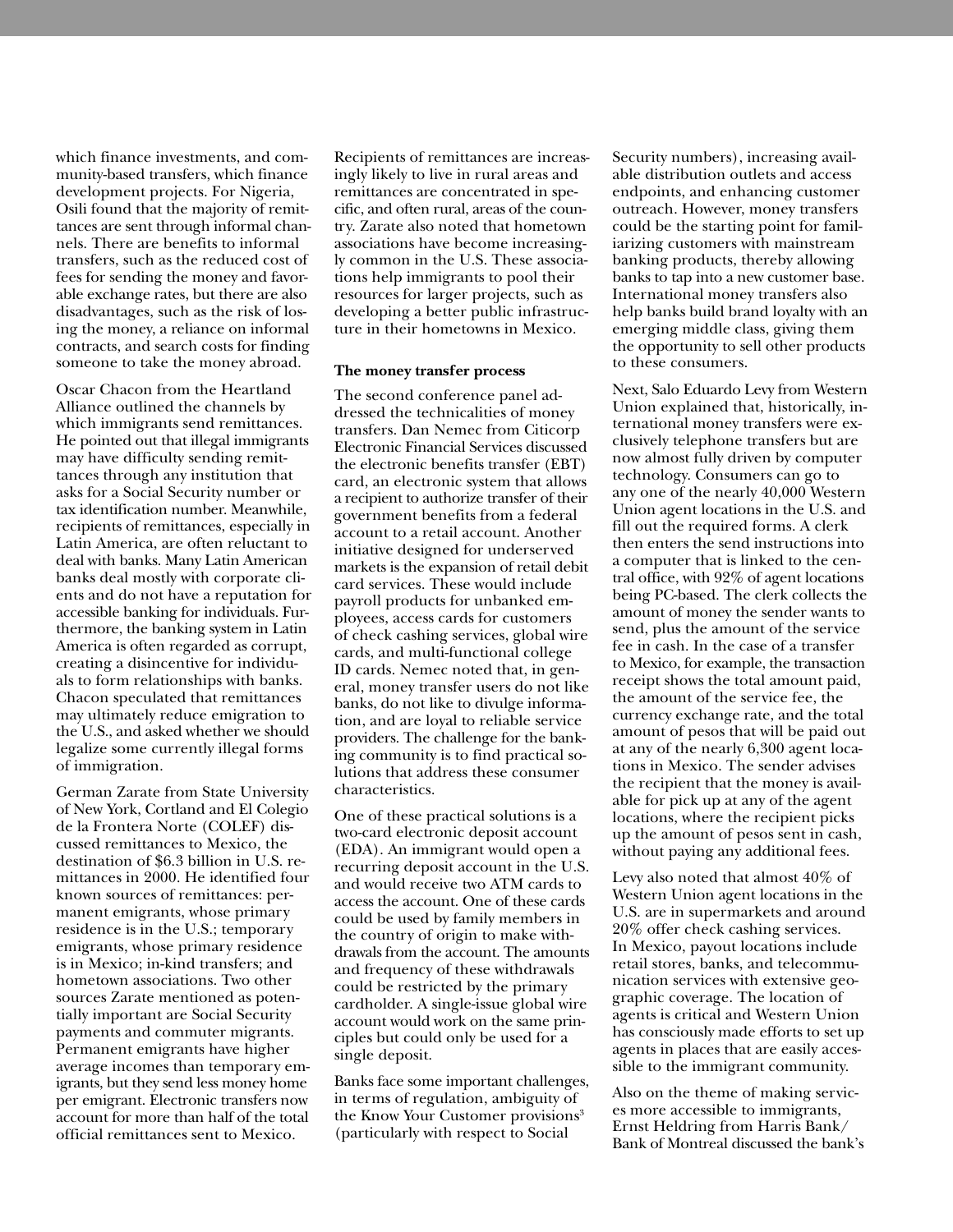effort to reach out to the Hispanic community in Chicago, with 24 branches now designated as "bilingual branches." With its affiliate in Mexico, Bancomer, Harris Bank now offers a competitive electronic fund transfer service to Mexico without intermediaries. Three important issues Heldring raised were costs, regulation, and education. High front-end system costs are a deterrent for other players to enter the market, creating an oligopoly for those already in the market. In addition, post September 11, regulatory issues are likely to be of greater concern for players in the international money transfer market. Finally, Heldring emphasized the challenge of educating the unbanked to use banks and new technologies.

### **Role of government and regulatory agencies**

Juan Hernandez, director of Mexico's Office of the President for Mexicans Abroad, discussed his government's efforts to lower the cost of wire transfers. Remittances are Mexico's third largest source of foreign income. Temporary workers in the U.S. send 40% to 60% of their monthly income home, while more permanent workers send around 15%. Money transfers play a crucial role in the daily lives of families of migrant workers, and some families rely almost exclusively on remittances for their survival.

Only 10% of Mexicans have bank accounts and many Mexicans are distrustful of banks. In addition to making money transfers safer and easier, integrating migrants into the banking system could lower the cost of remitting, because exchange rates for money transfers are generally more favorable at banks than through transfer services or money exchanges. Hernandez pointed out that, although legal immigrants need to be informed about banking, it is the undocumented immigrants who send the most money home. Undocumented immigrants usually cannot open bank accounts because they lack tax identification numbers or Social Security numbers. In conclusion, Hernandez emphasized the benefits of investing in the home

community for both the U.S. and Mexico, noting that such investment (funded by remittances) creates jobs for future generations, thereby reducing their need to emigrate to the U.S. to find work.

The next group of speakers examined some of the regulatory issues that underlie any debate on international money transfers, including how the events of September 11 have affected regulation in this area. Jack Wixted of the Federal Reserve Bank of Chicago's Department of Supervision and Regulation discussed the recently passed Money Laundering Act,<sup>4</sup> which strengthens the Know Your Customer requirements. The act increases the amount of information banks may be required to obtain and the minimum standards for customer identification at account opening. Clearly, these requirements could make international money transfers more difficult, especially for undocumented immigrants. Banks may be required to compare clients' names with a list of known terrorists maintained by the U.S. government. There are many common names on the list and concerns have been raised about incorrect matches. Bankers are also uncertain of how they would be expected to respond if a customer's name matched one on the list and how they would go about verifying the customer's identity.

#### **New ideas, new technologies**

The final session of the symposium explored some of the new ideas and technologies for sending international money transfers. George Franco, chairman and chief executive officer of National Financial Corporation and chairman of the nonprofit Council on Financial Access in the New Economy, expressed optimism about the future of consumer money transfer and money transfer alternatives. The current technology for money transfers is PC-based rather than mainframe- or paper-based, making it far more efficient and lowering the cost.

As this market continues to grow, institutions that include large banks

will find the market attractive due to its new revenue opportunities and relatively low risk. Technology is already available that enables financial institutions to efficiently process both originator and beneficiary transactions for immediate payment to the customer, while effectively monitoring transactions for compliance purposes on an automated basis. This includes compliance regulations related to the Bank Secrecy Act, the Office of Foreign Assets Control, as well as Know Your Customer regulations.

For banks and other service providers that successfully reach this market, these customers represent a significant business opportunity for other bank products and services. Institutions that fail to reach these high-growth markets risk being left behind.

Pedro de Vasconcelos from the Multilateral Investment Fund (MIF) of the Inter American Development Bank (IADB) pointed out that remittance flows to Latin America and the Caribbean are substantially higher than the total of official development assistance to the region. The IADB supports increasing the level of remittances to underdeveloped countries by reducing the cost of transfers. The MIF is trying to identify ways of stimulating the impact of remittances by increasing

Michael H. Moskow, *President;* William C. Hunter, *Senior Vice President and Director of Research;* Douglas Evanoff, *Vice President, financial studies;* Charles Evans, *Vice President, macroeconomic policy research;* Daniel Sullivan*, Vice President, microeconomic policy research;* William Testa, *Vice President, regional programs and Economics Editor;* Helen O'D. Koshy, *Editor;* Kathryn Moran, *Associate Editor.*

*Chicago Fed Letter* is published monthly by the Research Department of the Federal Reserve Bank of Chicago. The views expressed are the authors' and are not necessarily those of the Federal Reserve Bank of Chicago or the Federal Reserve System. Articles may be reprinted if the source is credited and the Research Department is provided with copies of the reprints.

*Chicago Fed Letter* is available without charge from the Public Information Center, Federal Reserve Bank of Chicago, P.O. Box 834, Chicago, Illinois 60690-0834, tel. 312-322-5111 or fax 312-322-5515. *Chicago Fed Letter* and other Bank publications are available on the World Wide Web at http:// www.chicagofed.org.

ISSN 0895-0164